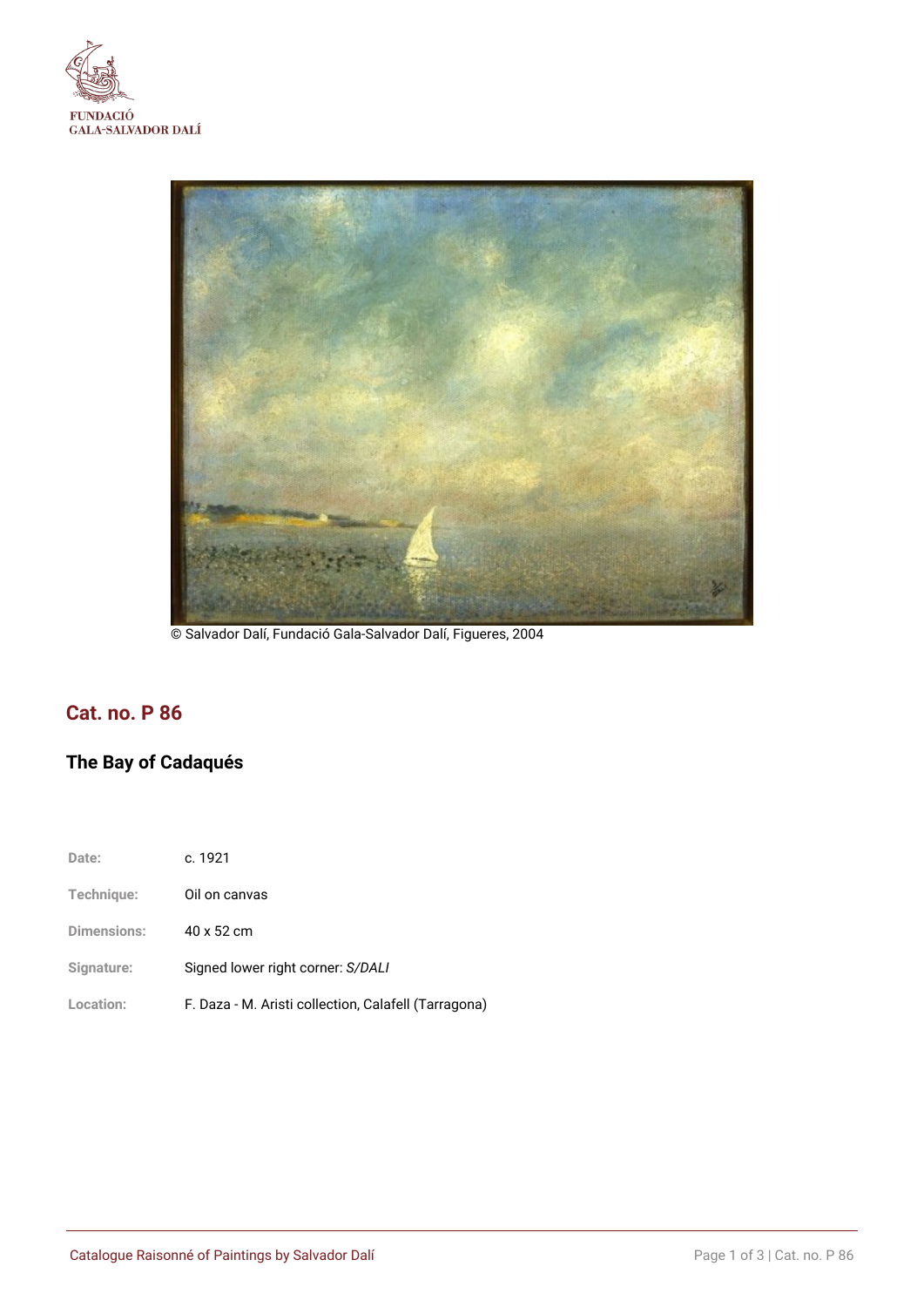#### **Provenance**



Enrique Sabater

#### **Observations**

The oil painting "Nans Cove with Cypress Trees" (catalogue number [70\)](https://www.salvador-dali.org/en/artwork/catalogue-raisonne-paintings/obra/70/cala-nans-adornada-de-xipresos) is on the other side.

#### **Exhibitions**

- 1982, Tokyo, Isetan Museum of Art, *Rétrospective Salvador Dalí 1982*, 28/02/1982 06/04/1982, cat. no. 4b
- 1985, London, Hayward Gallery, *Homage to Barcelona : the city and its arts, 1888-1936*, 14/11/1985 23/02/1986, cat. no. 56
- 2001, Segovia, Museo de Arte Contemporáneo Esteban Vicente, *Dalí en las colecciones españolas*, 09/10/2001 06/01/2002, cat. no. 7
- 2004, Barcelona, Palau Moja, *Dalí : afinitats electives*, 19/02/2004 18/04/2004, cat. no. 4
- 2007, Barcelona, Fundación Francisco Godia, *De Fortuny a Barceló : coleccionismo generación Francisco Godia*, 20/03/2007 - 24/06/2007, p. 83

#### **Bibliography**

- Luis Romero, *Todo Dalí en un rostro*, Blume, Barcelona, Madrid, 1975, p. 31
- Josep Pla, Salvador Dalí (il.), *Obres de museu*, DASA, Figueres, 1981, p. 161
- *Rétrospective Salvador Dalí 1982*, Edition Art Life, [S.l.], 1982, cat. no. 4 B
- Ignacio Gómez de Liaño, *Dalí*, Polígrafa, Barcelona, 1983, il. 19
- *Distribucions d'art surrealista*, Distribucions d'Art Surrealista, Barcelona, 1983, p. 7
- Robert Descharnes, Gilles Néret, *Salvador Dalí, 1904 -1989*, Benedikt Taschen, Köln, 1994, p. 47
- *Dalí en las colecciones españolas*, Museo de arte contemporáneo Esteban Vicente, Segovia, 2001, p. 65
- *Dalí : afinitats electives*, Generalitat de Catalunya. Departament de Cultura, Barcelona, 2004, p. 54
- *Dalí*, Manel Mayoral, Barcelona, 2004, p. 86
- *Naturaleza & arte. Gaudí, Miró, Dalí*, Sociedad Estatal para Exposiciones Internacionales, [Madrid], 2005, p. 163
- *De Fortuny a Barceló : coleccionismo generación Francisco Godia = De Fortuny a Barceló : col·leccionisme generació Francisco Godia*, Fundación Francisco Godia, Bancaja, 2007, p. 83
- *Del primer Dalí al Manifest Groc : 1914-1928*, Ajuntament de Cadaqués, Museu de Cadaqués, Cadaqués, 2011, p. 147

#### **Related works**



Cat. no. P 70 **Cala Nans Adorned with Cypress Trees**

c. 1921